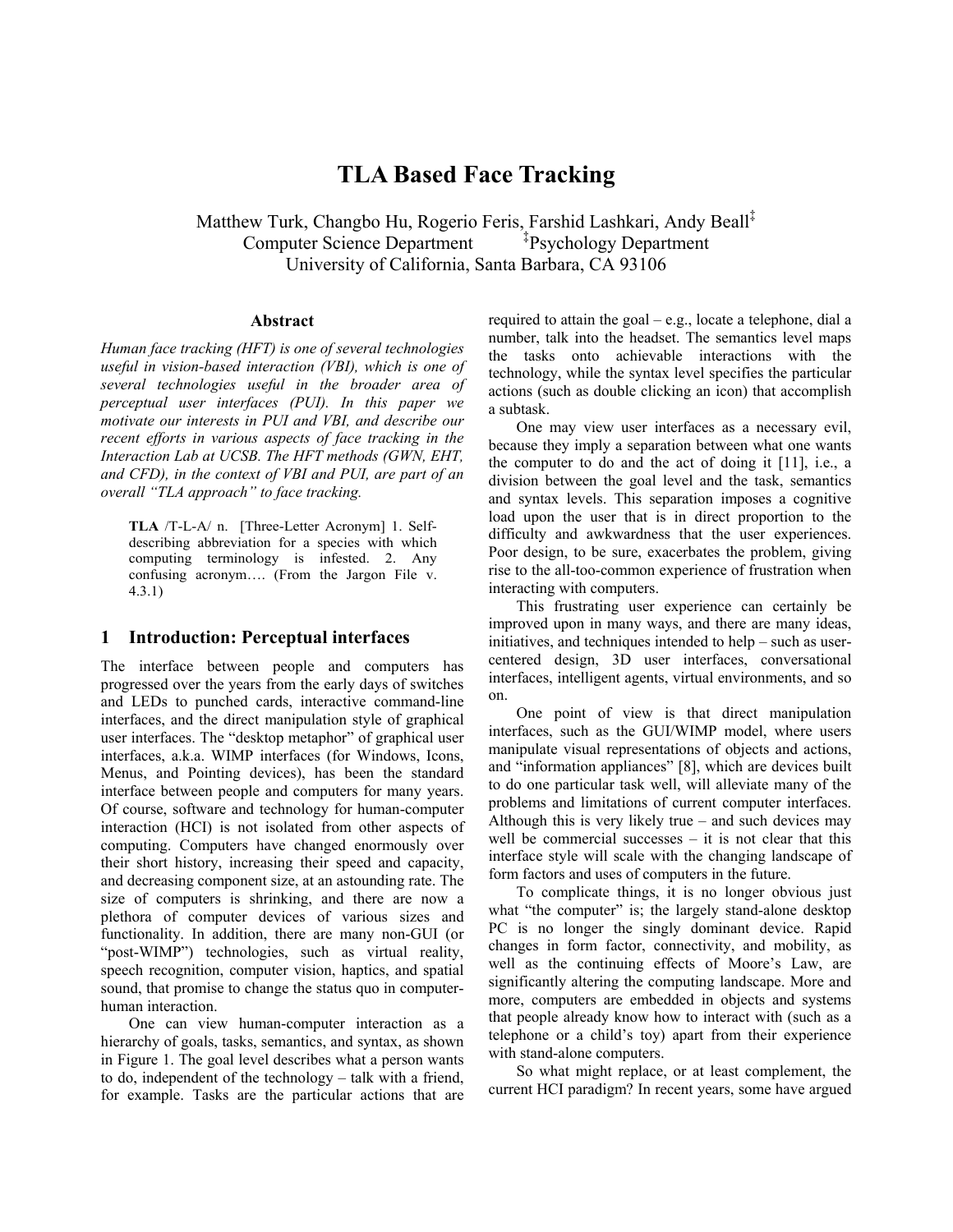

Figure 1: *Main levels of interaction*

that the primary abstraction between people and technology should be the model of human-human interaction. The most natural human interaction techniques are those which we use with other people and with the world around us – those that take advantage of our natural sensing and perception capabilities, along with social skills and conventions that we acquire at an early age. We would like to leverage these natural abilities, as well as our tendency to interact with technology in a social manner [9], to model human-computer interaction after human-human interaction. *Perceptual user interfaces (PUI)*, which seek to take advantage of both human and machine perceptual capabilities, may be defined as highly interactive, multimodal interfaces modeled after natural human-to-human interaction, with the goal of enabling people to interact with technology in a similar fashion to how they interact with each other and with the physical world [10]. Figure 2 depicts related terms and the flow of information in PUI.

Such interfaces must integrate in a meaningful way several relevant technologies, such as speech, vision, natural language, haptics, and reasoning, while seeking to understand more deeply the expectations, limitations, and possibilities of human perception and the semantic nature of human interactions.

# **2 Vision based interaction**

Present-day computers are essentially deaf, dumb, and blind. Several people have pointed out that the bathrooms in most airports are smarter than any computer one can buy, since the bathroom "knows" when a person is using the sink or toilet. Computers, on the other hand, tend to ask us questions when we're not there (and wait 16 hours for an answer) and decide to do irrelevant (but CPUintensive) work when we're frantically working on an overdue document.



Figure 2: *Information flow in Perceptual User Interfaces (adapted from [10])* 

Vision is clearly an important element of humanhuman communication. Although we can communicate without it, people still tend to spend endless hours traveling in order to meet face to face. Why? Because there is a richness of communication that cannot be matched using only voice or text. Body language such as facial expressions, silent nods and other gestures add personality, trust, and important information in human-tohuman dialog. We expect it can do the same in humancomputer interaction.

Vision based interfaces (VBI) is a subfield of perceptual interfaces which concentrates on developing visual awareness of people. VBI seeks to answer questions such as:

- Is anyone there? (Detection)
- Where are they? (Location, tracking)
- Who are they? (Identity recognition)
- What are the subject's movements? (Motion tracking and analysis)
- What are his facial expressions? (Expression analysis)
- Are his lips moving? (Lip modeling and tracking)
- What gestures is he making? (Gesture recognition)

These questions can be answered by implementing computer vision algorithms to locate and identify individuals, track human body motions, model the head and face, track facial features, interpret human motion and actions. (For a taxonomy and discussion of movement, action, and activity, see Bobick [1]).

VBI (and, in general, PUIs) can be categorized into two aspects: *control* and *awareness*. Control is explicit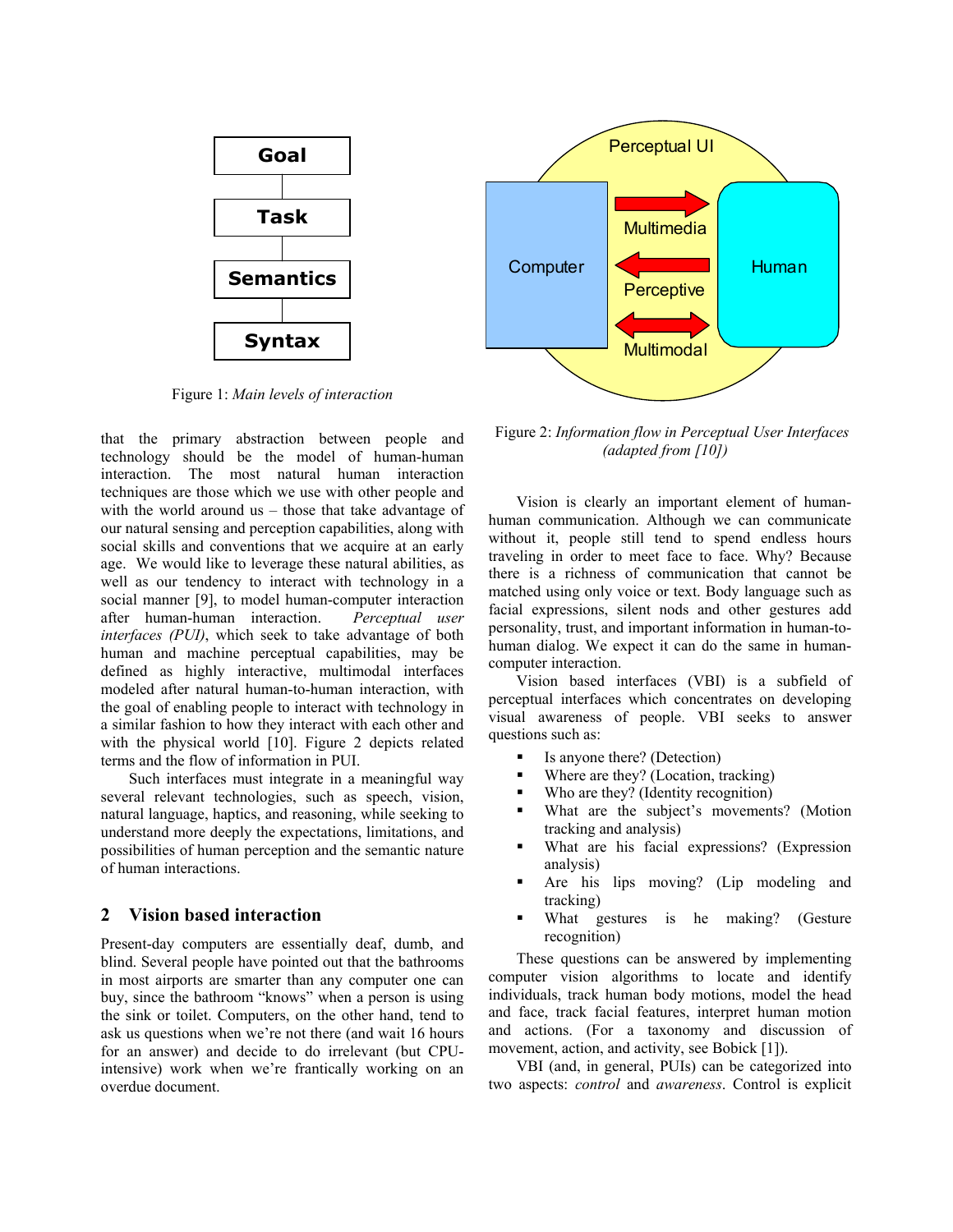communication to the system – e.g., put *that* object *there*. Awareness, picking up information about the subject without an explicit attempt to communicate, gives *context* to an application (or to a PUI). The system may or may not change its behavior based on this information. For example, a system may decide to stop all unnecessary background processes when it sees me enter the room – not because of an explicit command I issue, but because of a change in its context. Current computer interfaces have little or no concept of awareness. While many research efforts emphasize VBI for control, it is likely that VBI for awareness will be more useful in the long run.

## **3 Human face tracking**

Of the various VBI technologies, human face tracking (HFT) is perhaps the most useful, as it can be used to support several other technologies as well as be used directly by various applications. Face tracking can serve as input to various other VBI modules, such as dynamic face recognition, facial expression analysis, audio-visual speech processing, body tracking and modeling, gesture recognition and activity analysis. The location, pose, and expression of the face is key to both extracting and interpreting human body information. Since faces are arguably the most stable and identifiable component of the body under various transformations, the face can serve as an anchor from which to relate other VBI tasks. Additionally, an understanding of face pose or expression can be vital to interpret high-level information such as facial identity or body gesture.

Face tracking may also be considered a prototype computer vision problem, since the difficulties encountered are quite similar to other difficult tracking problems in the field – there are both rigid and non-rigid components, there is both similarity and variation among members of the class of objects, there are time-varying changes that impact the problem, etc. There is an expectation that by focusing on face tracking we will contribute to the state-of-the-art in general visual object tracking as well.

In this section, we present approaches to three different problems in face tracking. These are the first steps in working toward a unified approach to tracking human faces for various applications.

#### **3.1 Gabor Wavelet Networks for face tracking**

In this section, we will show how to perform efficient face tracking using Gabor Wavelet Networks (GWN) [7]. We start by presenting the GWN approach, which is used to represent a face image as a weighted sum of specifically chosen Gabor wavelets. We then introduce the wavelet subspace tracking method [5] and discuss its

main advantages and drawbacks over other related approaches.

#### **3.1.1 Compression as Learning**

To define a GWN, we start out by considering a family of *N* odd Gabor wavelets  $\Psi = {\psi_{n_1}, \psi_{n_2}, ..., \psi_{n_N}}$  of the form

$$
\psi_{n_i}(x) = \exp\left[-\frac{1}{2}(S_i R_i (x - c_i))^T (S_i R_i (x - c_i))\right] \cdot \sin\left[(S_i R_i (x - c_i))\begin{pmatrix}1\\0\end{pmatrix}\right]
$$

where **x** represents image coordinates and  $\mathbf{n}_i = (s_{x_i}, s_{y_i}, \theta_i, c_{x_i}, c_{y_i})$  are wavelet parameters which defines the wavelet scale  $(\mathbf{s}_x, \mathbf{s}_y)$ , orientation  $\theta_i$  and translation  $(c_{x_i}, c_{y_i})$ . These parameters are implicit in the equation and compose the dilation matrix **S***i*, the rotation matrix  $\mathbf{R}_i$  and the translation vector  $\mathbf{c}_i$ .

The choice of *N* is related to the degree of desired representation precision of the network. In order to learn the parameters of a GWN for a discrete gray level image *I*, the energy functional

$$
E = \min_{\mathbf{n}_i, w_i} \left\| I - \sum_i w_i \psi_{\mathbf{n}_i} \right\|^2 \tag{2}
$$

is minimized with respect to the weights *wi* and the wavelet parameter vectors **n***i*. The two vectors  $\Psi = (\psi_{n_1}, \psi_{n_2}, ..., \psi_{n_N})^T$  and  $\mathbf{w} = (\psi_1, \psi_2, ..., \psi_N)^T$  define then the Gabor wavelet network (**Ψ**, **w**) for image *I*. In other words, a Gabor wavelet network is defined through a *N*-dimensional vector of weights *wi* and an *N*dimensional vector of Gabor wavelets *Ψ***<sup>n</sup>***<sup>i</sup>* , where the weights  $w_i$  and the parameter vectors  $\mathbf{n}_i$  are chosen such that the weighted sum of Gabor wavelets approximates the discrete image *I* optimally.

Clearly, the quality of the image representation and reconstruction depends on *N*, the number of wavelets, and can be varied to reach almost any desired precision.

We note here that the weights of a GWN can be computed directly using a family of dual functions. Gabor wavelet functions are not orthogonal, thus implying that, for a given family **Ψ** of Gabor wavelets, it is not possible to calculate a weight  $w_i$  by a simple projection of the Gabor wavelet **Ψ**<sub>n<sub>i</sub></sub> onto the image. In fact, a family of dual wavelets  $\widetilde{\Psi} = {\{\widetilde{\psi}_{n_1}, \widetilde{\psi}_{n_2}, ..., \widetilde{\psi}_{n_N}\}}$  has to be considered. The wavelet  $\widetilde{\psi}_{n_i}$  is the dual wavelet of the wavelet  $\widetilde{\psi}_{n_j}$  iff  $\langle \widetilde{\psi}_{n_i}, \widetilde{\psi}_{n_j} \rangle = \delta_{i,j}$ . So, given a discrete image *I*, the optimal weights of the GWN that minimize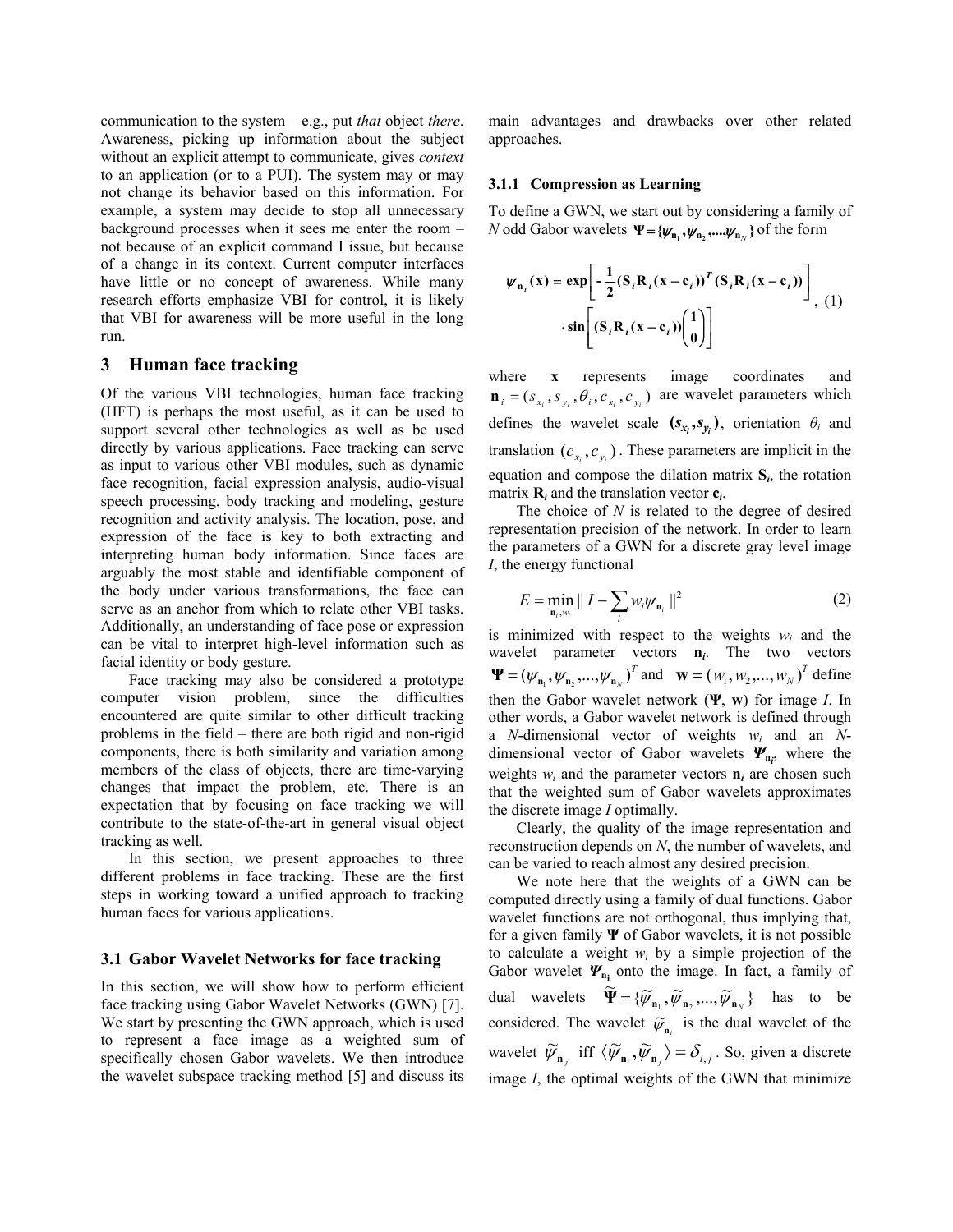the energy in Eq. (2) are given by  $w_i = \langle I, \widetilde{\psi}_{n_i} \rangle$ . It can be shown that  $\widetilde{\psi}_{\mathbf{n}_i} = \sum_j (\mathbf{A}^{-1})_{i,j} \psi_{\mathbf{n}_j}$ , where

$$
A_{i,j} = \langle \psi_{n_i}, \psi_{n_j} \rangle.
$$

## **3.1.2 Wavelet subspace tracking**

As mentioned above, a discrete image *I* can be mapped into a vector  $\mathbf{W} \in \mathbb{R}^N$ , using a family of dual functions **Ψ** <sup>~</sup> . This mapping corresponds to the orthogonal projection of the image *I* into the subspace <**Ψ>**. Similarly, the image reconstruction  $\hat{I}$ , i.e., the mapping of **w** into the image space, is obtained using the family of wavelets **Ψ**. Figure 3 better illustrates these mappings.



Figure 3: *Wavelet subspace mapping.*

The basic idea of the wavelet subspace tracking consists in orthogonally projecting the input video frames into the image subspace <**Ψ>**, while performing all further computations in the low-dimensional wavelet subspace  $\mathfrak{R}^N$ . Therefore, tracking is achieved based on wavelet weights, eliminating the time-consuming pixelwise difference computation in image-based approaches. It is interesting to note that the weights of the GWN are linearly related to the local Gabor filter responses and thus also reflect the underlying local image structure.

To discuss this method in more detail, let us consider a GWN (**Ψ**, **v**) that is optimized for a certain face image. As previously mentioned, the optimal weight vector **v** can be directly obtained by an orthogonal projection of the facial image into the closed linear span of **Ψ**. Hence, we say that the face template was mapped into the weights  $\mathbf{v} \in \mathbb{R}^N$  which we will call *reference weights*.

The tracking in wavelet subspace is performed by affinely deforming the subspace <**Ψ>**, until the weight vector  $\mathbf{w} \in \mathbb{R}^N$ , obtained by the orthogonal mapping of the current frame into this subspace, is closest to the reference weight vector **v**. In order words, for each frame *I*, we need to minimize the following energy functional, with respect to the affine parameter vector  $\mathbf{n} = (s_x, s_y, s_x, \theta, c_x, c_y)$ :

$$
E = \min_{\mathbf{n}} \|\mathbf{v} - \mathbf{w}\|_{\psi} \text{ with}
$$

$$
\mathbf{w}_{i} = \sum_{j} \frac{1}{s_{x} s_{y}} (\mathbf{A}^{-1})_{i,j} \langle I, \psi_{\mathbf{n}_{j}} (\mathbf{SR}(\mathbf{x} - \mathbf{c})) \rangle, \quad (3)
$$

The mapping of images into  $\mathfrak{R}^N$  is carried out with low computational cost through a small number of local filtrations with the wavelets. As we can see in equation (3), the weights  $W_i$  are computed by a linear combination of filter responses, since matrix **A** is constant (except by a scale factor) and can be computed offline.

Figure 4 shows some video frames where the face is tracked by the wavelet subspace method. Facial features (eyes, nose and mouth) are marked at relative coordinates, just to show the face position and orientation. The image resolution is 160x120 pixels and the size of the inner face region in which the GWN was optimized is 50x65 pixels. Using only nine wavelets, the computing time for each Levenberg-Marquardt cycle (used to minimize Eq. 3) was 15ms on a 1GHz Linux-Athlon.



Figure 4: *Sample frames showing the wavelet subspace tracking.* 

#### **3.1.3 Discussion**

Although the face is represented as a rigid object undergoing limited motion, different face expressions and small depth variations exhibited by facial features are well approximated by the affine wavelet model. Furthermore, since Gabor wavelets are DC free, the approach also shows robustness with respect to homogeneous illumination variations. On the other hand, the method fails under strong intensity changes and outof-plane face deformations.

Increasing the number of wavelets in the representation leads to a more precise but slower tracking. For instance, using 51 wavelets, a computing time of 85ms per cycle was required in each frame. Clearly, the number of applied wavelets is task dependent and can be dynamically changed according to the available computer power.

GWNs invite the closest comparison with the wellknown Gabor jet approach, which has also been used for real-time tracking. The advantage of GWNs is that they offer a sparser representation of image data. This is because the wavelet parameters are selectively chosen from the *continuous* space, in contrast with the Gabor jet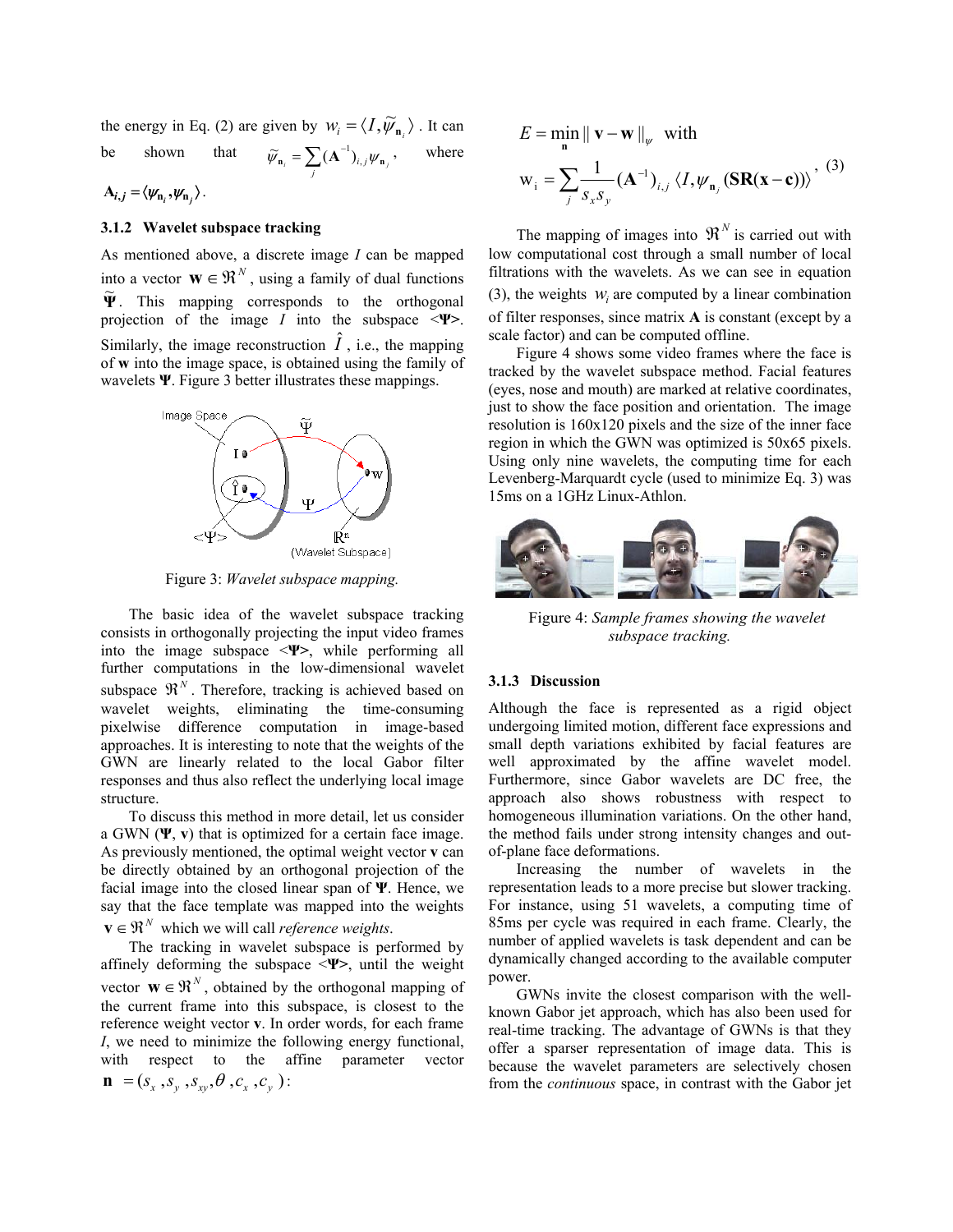approach, which is based on the discrete wavelet transform. As an example, considering just 52 wavelets, GWNs provide a good representation for a face image, whereas the Gabor jet approach would require many more wavelets to get a comparable representation.

Finally, we should note the work of Hager and Belhumeur [6], which also uses an affine model to track the face. This approach has the advantage of being even faster than GWN tracking. On the other hand, the GWN approach avoids the discrete data interpolation required in the former, since, in this case, we deal with a continuous wavelet representation.

## **3.2 Integrating multiple cues in face tracking**

Birchfield [2] proposed a robust head tracker by using boundary intensity gradients and skin color histograms. The tracker can deal with full 360-degree rotation and occlusion, but it demands a motion predicting model and an exhaustive search. It is hard to predict the head's motion by using a fixed motion model, and an exhaustive search is computationally costly.

Bradski [3] introduced a mean shift algorithm to find an optimal search path for tracking without a motion model. Mean shift is a robust nonparametric optimization technique based on probability distribution, in which the optimal solution is sought by climbing density gradients. Recently Comaniciu and Meer [4] used mean shift for non-rigid objects tracking. In their approach, the object's appearance varies little during tracking, so the tracker doesn't work well in the case of large rotation of the head or significant view variation.

We have developed a real-time robust head tracker based on a simple elliptical shape and an adaptive target color distribution similar to Birchfield's. Our Elliptical Head Tracker (EHT) method is composed of two parts. First, color (hue) is used to estimate the head's location in every frame, in which mean shift is adopted for optimal search. The hue is modified adaptively so that it can deal with the head's rotation or large view changes. After color mean shift tracking, a local search is performed to maximize the normalized gradient magnitude around the boundary of the elliptical head, in order that more accurate head location and scale can be obtained. Experimental results show that it is a real-time tracker and relatively robust to clutter, scale variation, brief fullocclusion, full 360-degree rotation and camera motion.

The head shape is modeled as an ellipse with a fixed aspect ratio of 1.2. From the tracked ellipse, the motion and pose parameters are extracted, including the position (x, y) and scale s (which is proportional to z, the distance from the camera) and in-plane rotation angle  $\theta$ . That is, the state of an ellipse is described as state  $\varphi = (x, y, s, \theta)$ .

In the head tracking work of Birchfield [2], an ellipse is searched for in a window exhaustively. By using the



Figure 5: *Elliptical head tracking experiments*

mean shift color tracking, we already have the position and rotation parameter. We can also calculate the long and short axis of the ellipse by computing the eigenvalues and eigenvectors of the tracked region. But this value is in fact not the real shape of the head, especially when there is clutter. In order to produce an accurate tracking result, gradient information around the boundary of the elliptical head is used. Now given the elliptical head's state (x, y, θ), to obtain the best scale s\*, a local search is performed to maximize the average of the gradient magnitude around the perimeter of the ellipse.

$$
s^* = \arg \max_{s \in S} \left\{ \frac{1}{N_h} \sum_{i=1}^{N_h} |g_{s_i}| \right\}
$$
 (4)

where  $g_{si}$  is the intensity gradient at perimeter pixel *i* of the ellipse at scale s, and  $N<sub>h</sub>$  is the number of pixels on the perimeter of the ellipse.

#### **3.2.1 Experiments**

Two sets of experiments were performed on our tracking algorithm, comparing the performance of our head tracker with Birchfield's. Images from three different head motion tracking segments are shown in Figure 5. The dark (red) ellipse is the result of our implementation of Birchfield's tracker, while the white ellipse is the result of our tracker. The results indicate that our method is more stable in large motion and the head shape is more accurate. The tracker works in real-time and is relatively robust to occlusion, rotation, and scale variations.

## **3.3 Low-resolution face pose evaluation**

The goal of this work is to coarsely track the head orientation of multiple people in a scene in real-time, with input from any number of cameras. Head location and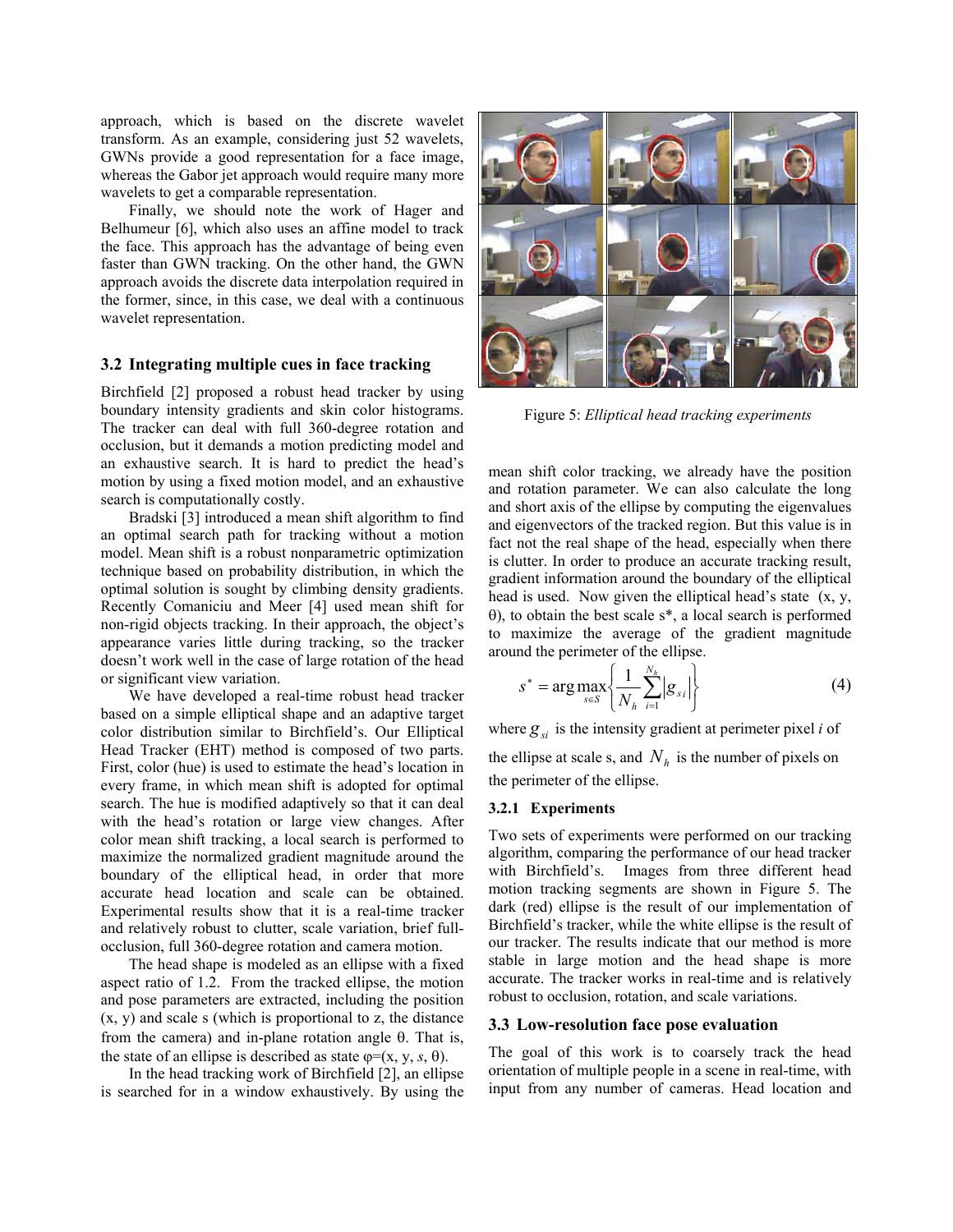tracking are performed via color-based skin tracking and feature location based on non-skin areas within the face. A rough estimate of the subject's viewing direction is computed using statistics on the skin pixel positions within the head region.

Figure 6 shows the Coarse Face Direction (CFD) system locating and tracking two faces, while Figure 7 shows statistics computed over the face regions. We are currently working on fast mechanisms to estimate face orientation based on these simple statistics. Preliminary results are promising; as the graphs in Figure 6 show, there is a clear relationship between the four statistical measures and head orientation (pan angle). The xcoordinate corresponds to frame number of a sequence taken of a person panning from left to right.

This will be used to evaluate the general gaze directions of audiences, both large and small.

# **4 Discussion**

Perceptual interfaces, modeled after human-to-human interaction, may enable people to interact with technology in ways that are natural, efficient, and easy to learn. A semantic understanding of application and user semantics, which is critical to achieving PUI, can enable a single specification of the interface to migrate among a diverse set of users, applications, and environments, transforming the way that interfaces are designed and built.

A perceptual interface does not necessarily imply an anthropomorphic interface, although the jury is still out as to the utility of interfaces that take on human-like characteristics. It is likely that, as computers are seen less as tools for specific tasks and more as part of our communication and information infrastructure, combining perceptual interfaces with anthropomorphic characteristics will become commonplace.

The research agenda for perceptual interfaces must include both (1) development of individual components, such as speech recognition and synthesis, visual recognition and tracking, and user modeling, along with (2) integration of these components. A deeper semantic understanding and representation of human-computer interaction will have to be developed, along with methods to map from the semantic representation to particular devices and environments. In short, there is much work to be done. But the possible benefits are immense.

Relevant vision-based interaction technologies include human tracking, analysis, and recognition with respect to heads, faces, hands, and whole bodies. We presented some of our recent work in different approaches to face tracking: precise feature-based tracking, general color-and-gradient based tracking, and fast coarse face orientation. These are ongoing research projects with several intended applications.

## **References**

- [1] A. Bobick, "Movement, activity, and action: the role of knowledge in the perception of motion," Royal Society Workshop on Knowledge-based Vision in Man and Machine, London, England, February 1997.
- [2] S. Birchfield, "Elliptical head tracking using intensity gradients and color histograms," IEEE Conference on Computer Vision and Pattern Recognition, pp. 232-237, 1998.
- [3] G. R. Bradski, "Real-time face and object tracking as a component of a perceptual user interface," IEEE Workshop on Applications of Computer Vision, pp. 214-219, 1998.
- [4] D. Comaniciu and P. Meer, "Real-time tracking of nonrigid objects using mean shift," IEEE Conference on Computer Vision and Pattern Recognition, pp. 142-149, 2000.
- [5] R. Feris, V. Krueger, R. Cesar, "Efficient real-time face tracking in wavelet subspace," ICCV'2001 Workshop on Recognition, Analysis and Tracking of Faces and Gestures in Real-Time Systems, Vancouver, Canada, July 2001.
- [6] G. Hager and P. Belhumeur, "Efficient region tracking with parametric models of geometry and illumination," IEEE Trans PAMI, 20(10):1025-1039, 1998.
- [7] V. Krueger and G. Sommer, "Gabor wavelet networks for object representation," Technical Report CS-TR-4245, University of Maryland, May 2001.
- [8] D. A. Norman, The Invisible Computer, MIT Press, Cambridge, MA, 1998.
- [9] B. Reeves and C. Nass, The Media Equation: How People Treat Computers, Television, and New Media Like Real People and Places, Cambridge University Press, September 1996.
- [10] M. Turk and G. Robertson, "Perceptual user interfaces," Communications of the ACM, March 2000.
- [11] A. van Dam, "Post-WIMP user interfaces," Communications of the ACM, Vol. 40, No. 2, pp. 63-67, Feb. 1997.